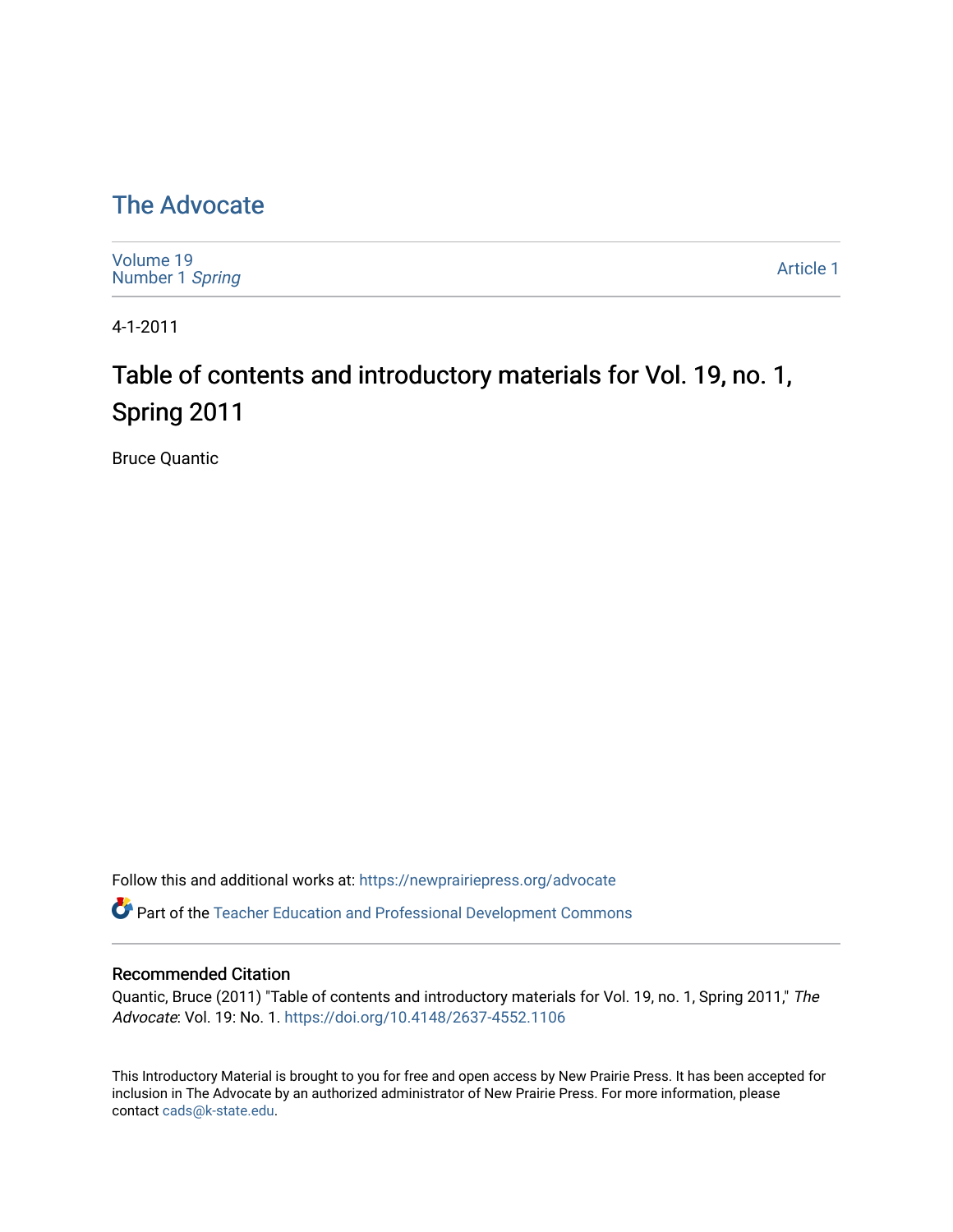## Table of contents and introductory materials for Vol. 19, no. 1, Spring 2011

#### Abstract

This content includes the table of contents, editorial information, a message from the president of ATE-K, and a message from the editor for vol. 19, no. 1 (Spring 2011) for The Advocate.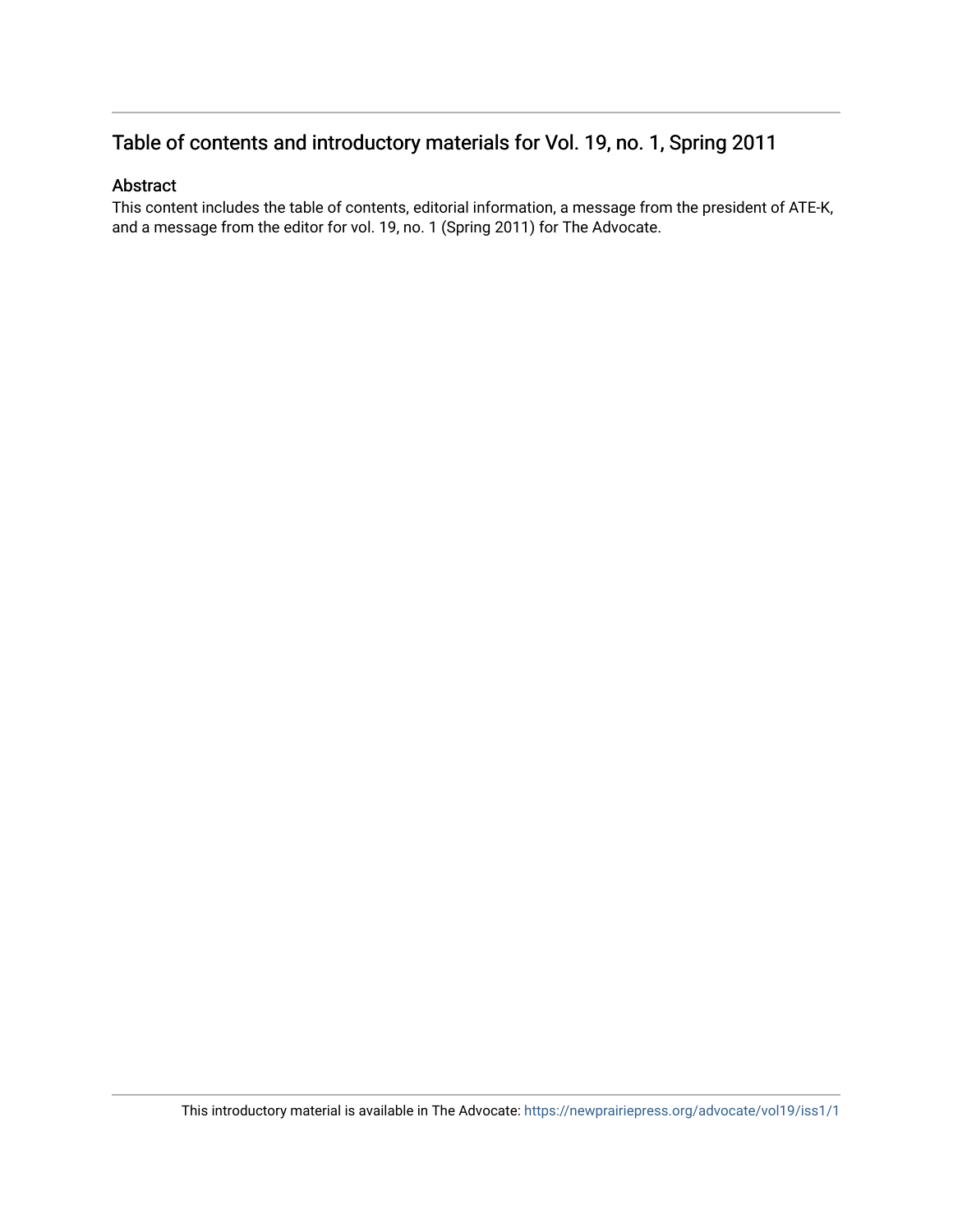Vol. 19, No.1

Dr. Ray Willard, Director *Pittsburg State University* 

The official publication of the Association of Teacher Educators - Kansas

> Dr. Pam Green, Secretary *Southwestern College*

Dr. Timothy Fry, President *Washburn University*

Dr. Bruce Quantic, Editor

The Kansas Teacher Education

Dr. Nancy Albrecht, President Elect *Emporia State University*

Association of Teacher Educators - Kansas Executive Council

Spring 2011 **---------------------------------------------------------------------------------------------------------------------** ------------------------------------------------------ ---------------------------------------------~-------- ---------

1

ADVOCATE